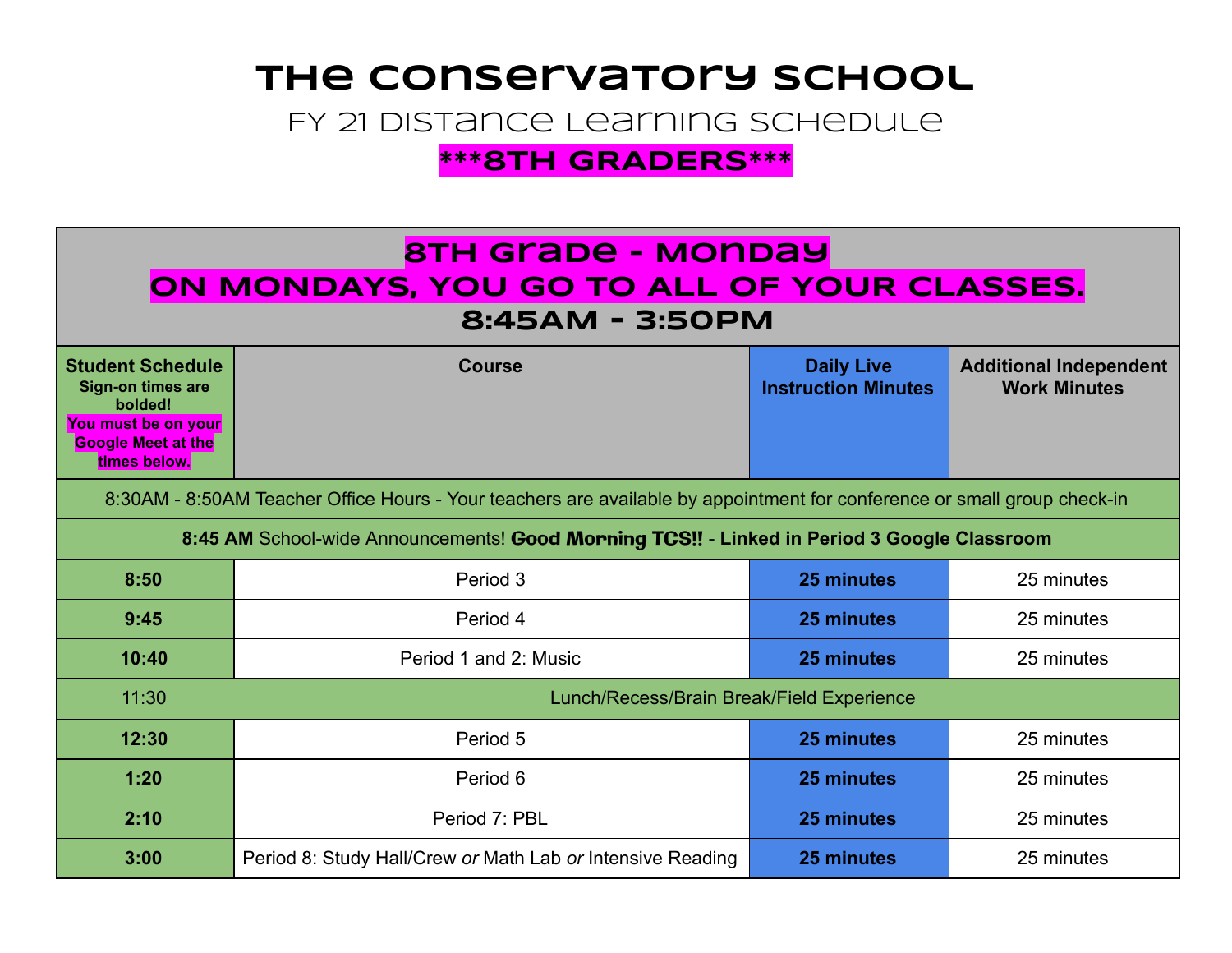# **The Conservatory School**

FY 21 Distance Learning Schedule

#### **\*\*\*8TH GRADER\*\*\***

| <b>8TH GRADE - TUESDAY &amp; THUISDAY</b><br>8:45AM - 3:50PM                                                                       |                                                            |                                                 |                                                      |  |  |
|------------------------------------------------------------------------------------------------------------------------------------|------------------------------------------------------------|-------------------------------------------------|------------------------------------------------------|--|--|
| <b>Student Schedule</b><br><b>Sign-on times are</b><br>bolded!<br>You must be on your<br><b>Google Meet at the</b><br>times below. | <b>Course</b>                                              | <b>Daily Live</b><br><b>Instruction Minutes</b> | <b>Additional Independent</b><br><b>Work Minutes</b> |  |  |
| 8:30AM - 8:50AM Teacher Office Hours - teachers are available by appointment for conference or small group check-in                |                                                            |                                                 |                                                      |  |  |
| 8:45 AM School-wide Announcements! Good Morning TCS!! - Linked in Period 3 Google Classroom                                        |                                                            |                                                 |                                                      |  |  |
| 8:50                                                                                                                               | Period 3                                                   | 50 minutes                                      | 50 minutes                                           |  |  |
| 10:40                                                                                                                              | Period 1 and 2: Music                                      | 25 minutes                                      | 25 minutes                                           |  |  |
| 11:30                                                                                                                              | Lunch/Recess/Brain Break/Field Experience                  |                                                 |                                                      |  |  |
| 12:30                                                                                                                              | Period 4                                                   | 50 minutes                                      | 50 minutes                                           |  |  |
| 2:05                                                                                                                               | Period 7: PBL                                              | 25 minutes                                      | 25 minutes                                           |  |  |
| 3:00                                                                                                                               | Period 8: Study Hall/Crew or Math Lab or Intensive Reading | 25 minutes                                      | 25 minutes                                           |  |  |